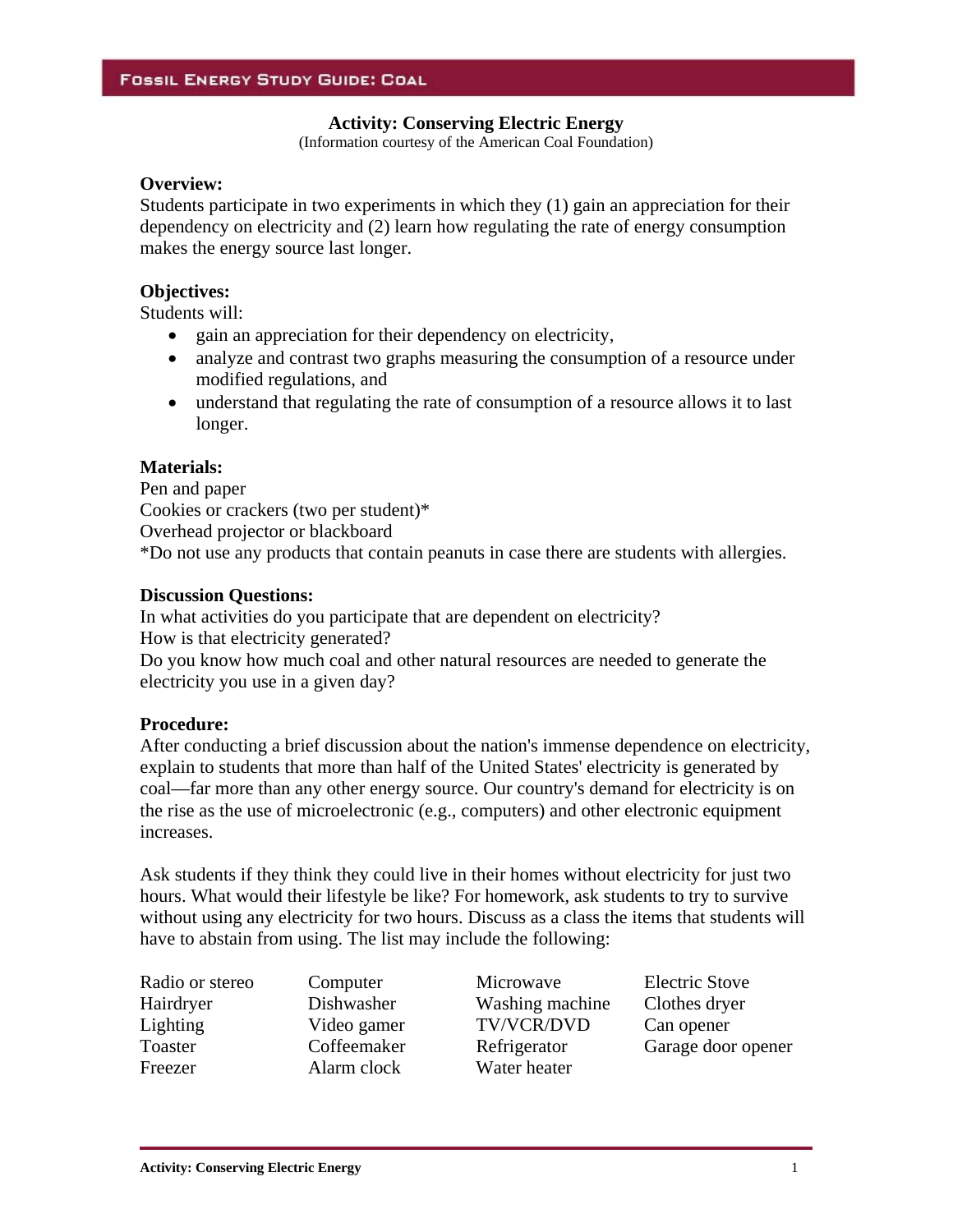# **FOSSIL ENERGY STUDY GUIDE: COAL**

Make sure students document which hours they went without using electricity and how they had to alter their routine to avoid using electricity. During the next class period, discuss how students felt about not using electricity for that period of time. Did they realize how dependent they are on electricity? How would it affect people if the nation ran out of the energy resources needed to produce electricity?

Explain that fossil fuels, such as coal, oil, and natural gas, are called nonrenewable energy because they are limited in supply. It is important to conserve these natural resources so that they will last longer. Tell students they will participate in a brief and tasty activity to demonstrate the impact that regulating the consumption of a resource has on making it last.

Give each student a cookie or cracker. Give them a signal to begin eating and tell them to raise their hand when they are finished. Count the hands raised every 15 seconds until all the cookies or crackers are eaten. Create a graph like the one below indicating how many students finished eating every 15 seconds.



Give each student a second cookie. Tell them that this time they can only take a bite when you say, "Take a bite." Do this every 15 seconds and have them raise their hand when they have finished the cookie. Count the hands raised after every 15 seconds and create a second graph to indicate the consumption rates. This graph usually shows that the overall cookie resources last longer.

Discuss the two graphs. How are they the same? How are they different? Why did the cookies last longer when their consumption was regulated? Can we, or should we, conserve nonrenewable sources of energy, such as coal? Do individuals have a responsibility to conserve energy? Why or why not?

#### **Assessment:**

Have students write a paragraph explaining their opinion about conserving energy resources. What measures do they believe individuals can (or should) take to conserve resources such as coal? What, if any, measures should the government take to regulate individual or industrial rates of consumption?